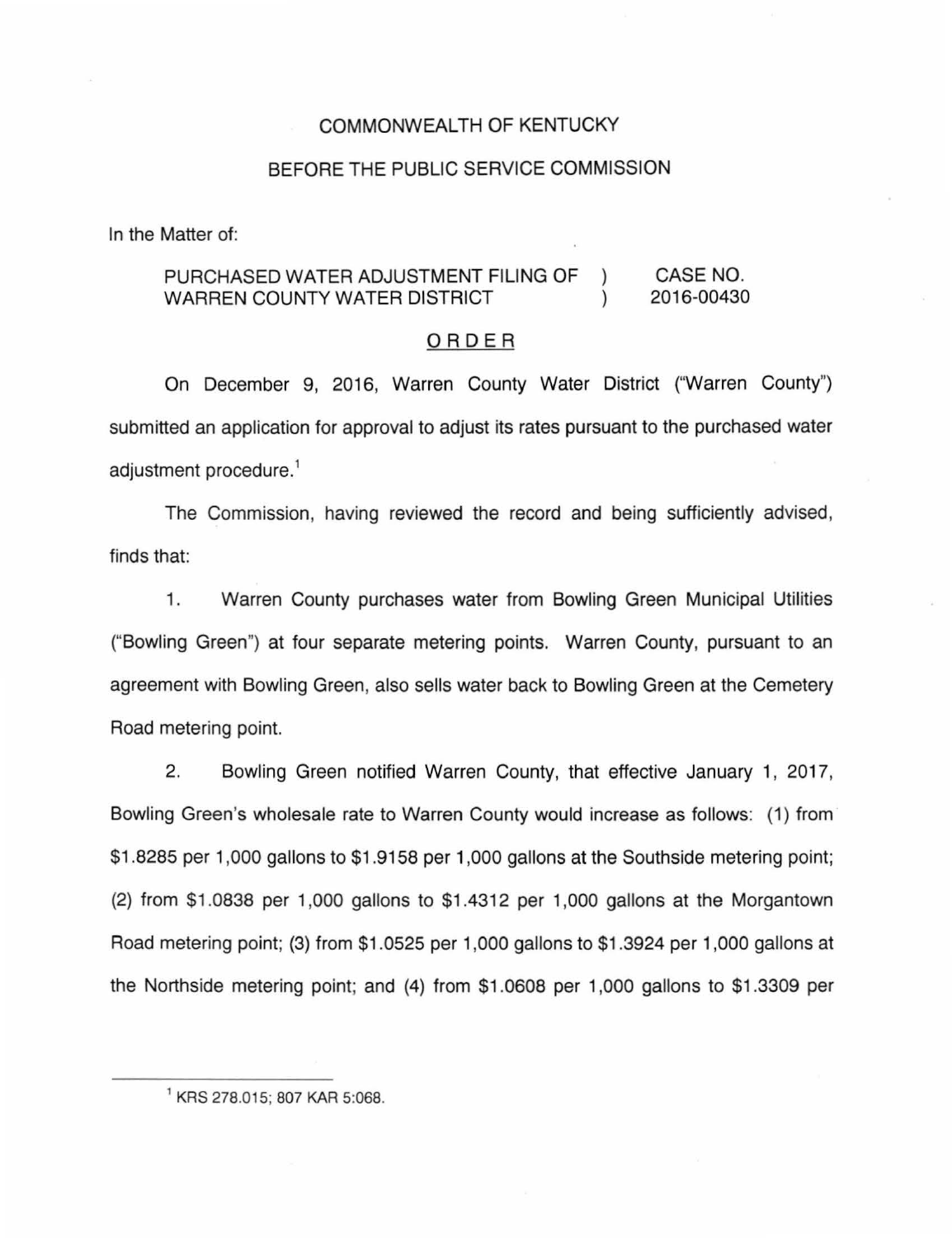1,000 gallons at the Cemetery Road metering point.<sup>2</sup> Warren County proposes to increase the water rates to its customers effective January 1, 2017, to reflect the increased cost of purchased water.

3. Warren County proposes a purchased water adjustment factor of \$0.35 per 1,000 gallons for its customers other than Bowling Green at the Cemetery Road metering point.

4. During the 12 months ended October 31 , 2016, Warren County purchased a total of 28,068 gallons of water from the Southside metering point, 1,746,042,058 gallons from the Cemetery Road metering point, 249,388,213 gallons from the Morgantown Road metering point, 903,218,625 gallons from the Northside metering point, and sold 2,543,256,000 gallons of water. The increase in the cost of purchased water is \$865,249.88, resulting in a purchased water adjustment factor of \$0.35 per 1,000 gallons.

5. The purchased water adjustment factor of \$0.35 per 1 ,000 gallons for customers other than Bowling Green at the Cemetery Road metering point, as calculated in Appendix A to this Order, is fair, just, and reasonable and should be approved.

6. On December 20, 2016, Warren County filed information into the record in support of an additional request to increase its rate to Bowling Green from \$1 .3129 per 1,000 gallons to \$1 .6147 per 1 ,000 gallons, an increase of \$0.3018 per 1,000 gallons. During the 12 months ended October 31 , 2016, Warren County sold 1 ,562,854,000 to Bowling Green at the Cemetery Road metering point. The increased cost of purchased

 $2$  TFS 2016-00674 (Ky. PSC Filed Nov 28, 2016); The tariff was accepted for filing by the Commission by letter dated Dec 16, 2016.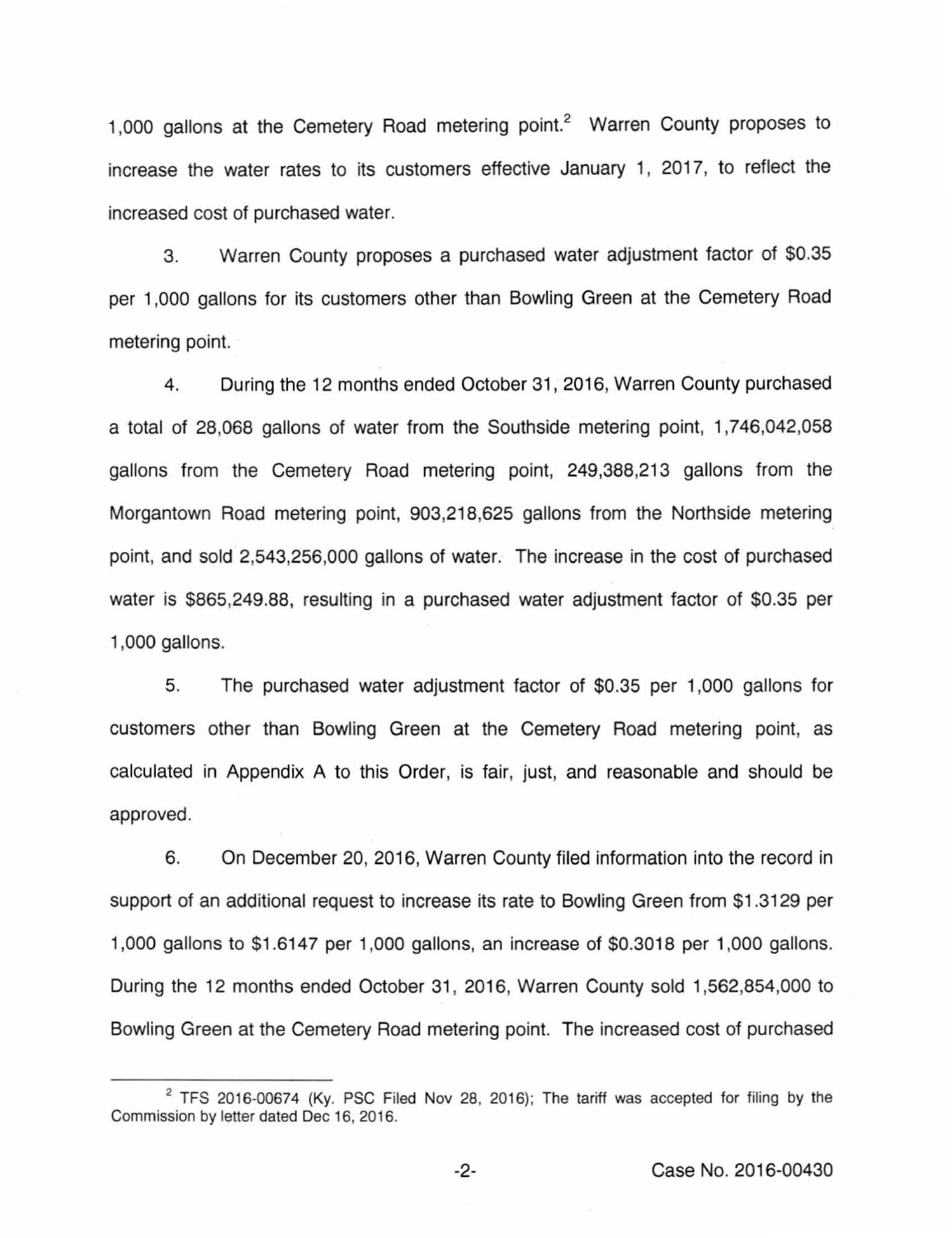water for these sales is \$471 ,608, resulting in a purchased water adjustment factor of \$0.3018 per 1,000 gallons for sales of water from Warren County to Bowling Green at the Cemetery Road metering point.

7. The purchased water adjustment factor of \$0.3018 per 1,000 gallons for sales of water from Warren County to Bowling Green at the Cemetery Road metering point, as calculated in Appendix A to this Order, is fair, just, and reasonable and should be approved.

IT IS THEREFORE ORDERED that:

1. The purchased water adjustment factor of \$0.35 per 1,000 gallons is approved for all 211 customers other than Bowling Green at the Cemetery Road metering point.

2. The purchased water adjustment factor of \$0.3018 per 1,000 gallons is approved for sales of water to Bowling Green at the Cemetery Road metering point.

3. Warren County's proposed rates, as set forth in Appendix B to this Order, are approved for water service rendered by Warren County on and after January 1, 2017.

4. Within 20 days of the date of this Order, Warren County shall file with the Commission, using the Commission's electronic Tariff Filing System, revised tariff sheets showing the rates approved herein.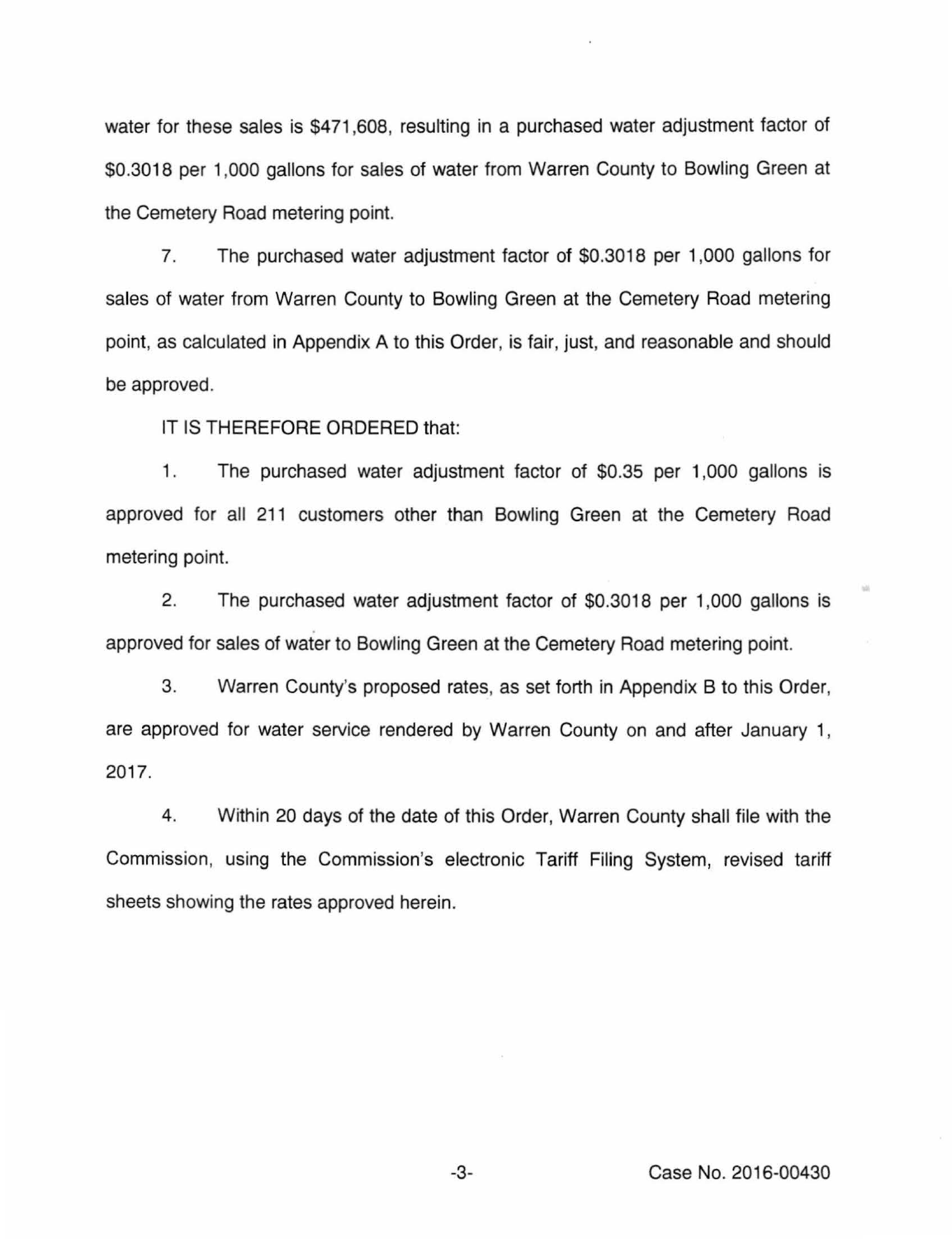By the Commission



ATTEST:

Mathews Jalina K. **Executive Director** 

Case No. 2016-00430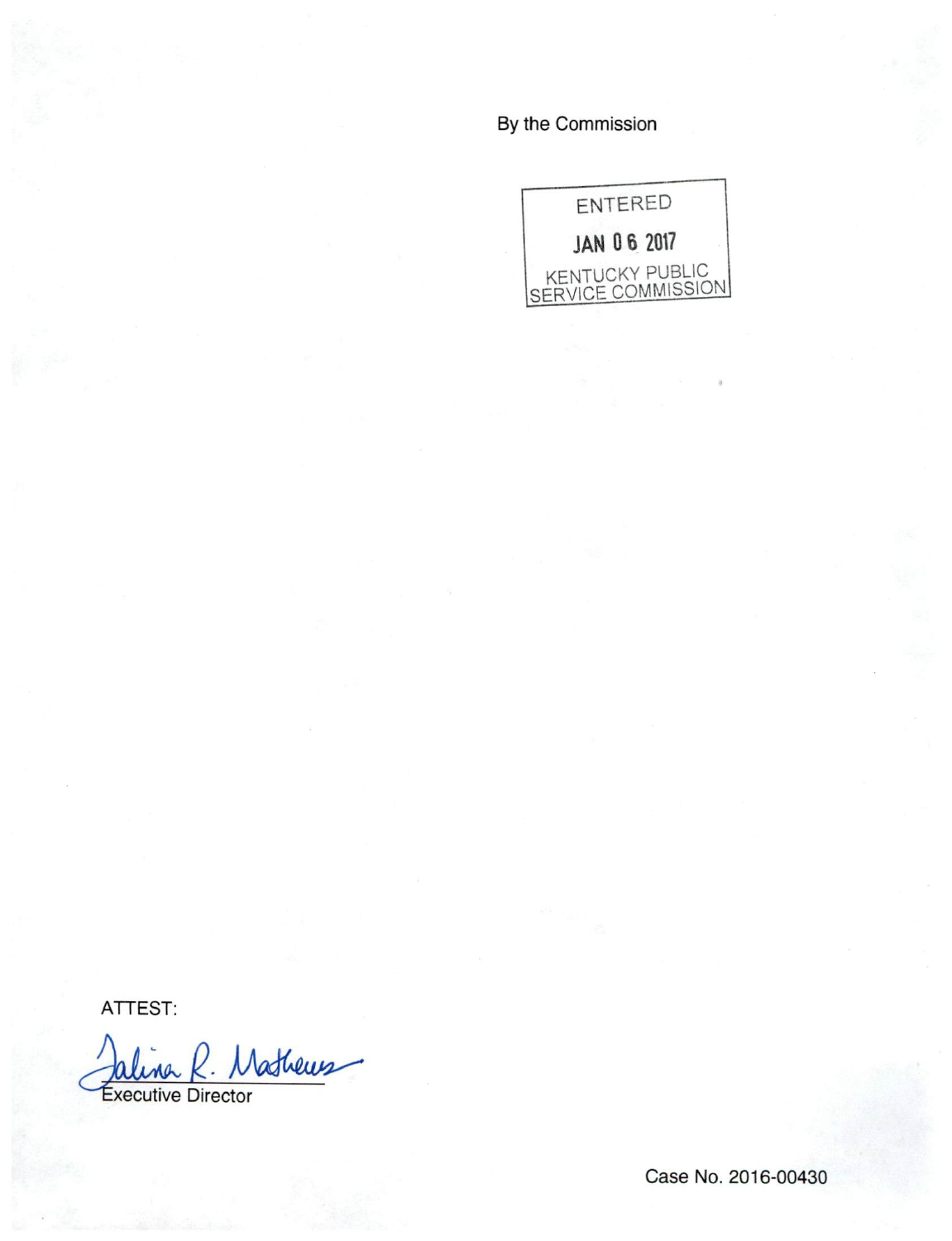# APPENDIX A

# APPENDIX TO AN ORDER OF THE KENTUCKY PUBLIC SERVICE<br>COMMISSION IN CASE NO. 2016-00430 DATED JAN 06 2017 COMMISSION IN CASE NO. 2016-00430 DATED **JAN 0 6 2017**

# Purchased water Adjustment Factor for sales to customers other than Bowling Green Municipal Utilities at Cemetery Road metering point.

|                                                                                            | <b>New Rate</b>                                                         |                 | <b>Base Rate</b>                                                |
|--------------------------------------------------------------------------------------------|-------------------------------------------------------------------------|-----------------|-----------------------------------------------------------------|
| <b>Bowling Green</b><br>Purchases in gallons                                               |                                                                         |                 |                                                                 |
| Southside<br>Volumetric rate                                                               | 28,068<br>\$1.9158/1,000<br>\$53.77                                     |                 | 28,068<br>\$1.8285/1,000<br>\$51.32                             |
| <b>Cemetery Road</b><br>Volumetric rate                                                    | 1,746,042,058<br>\$1.3309/1,000<br>\$2,323,807.37                       |                 | 1,746,042,058<br>\$1.0608/1,000<br>\$1,852,201.42               |
| Morgantown Road<br>Volumetric rate                                                         | 249,388,213<br>\$1.4312/1,000<br>\$356,924.41                           |                 | 249,388,213<br>\$1.0838/1,000<br>\$270,286.94                   |
| Northside<br>Volumetric rate                                                               | 903,218,625<br>\$1.3924/1,000<br>\$1,257,641.61<br>Increased water cost |                 | 903,218,625<br>\$1.0525/1,000<br>\$950,637.60<br>\$865,249.88   |
| Increased water cost<br>Divided by gallons sold/1,000<br>Purchased water adjustment factor |                                                                         | S<br>S<br>or \$ | 865,249.88<br>2,543,256,000<br>0.3402<br>0.35 per 1,000 gallons |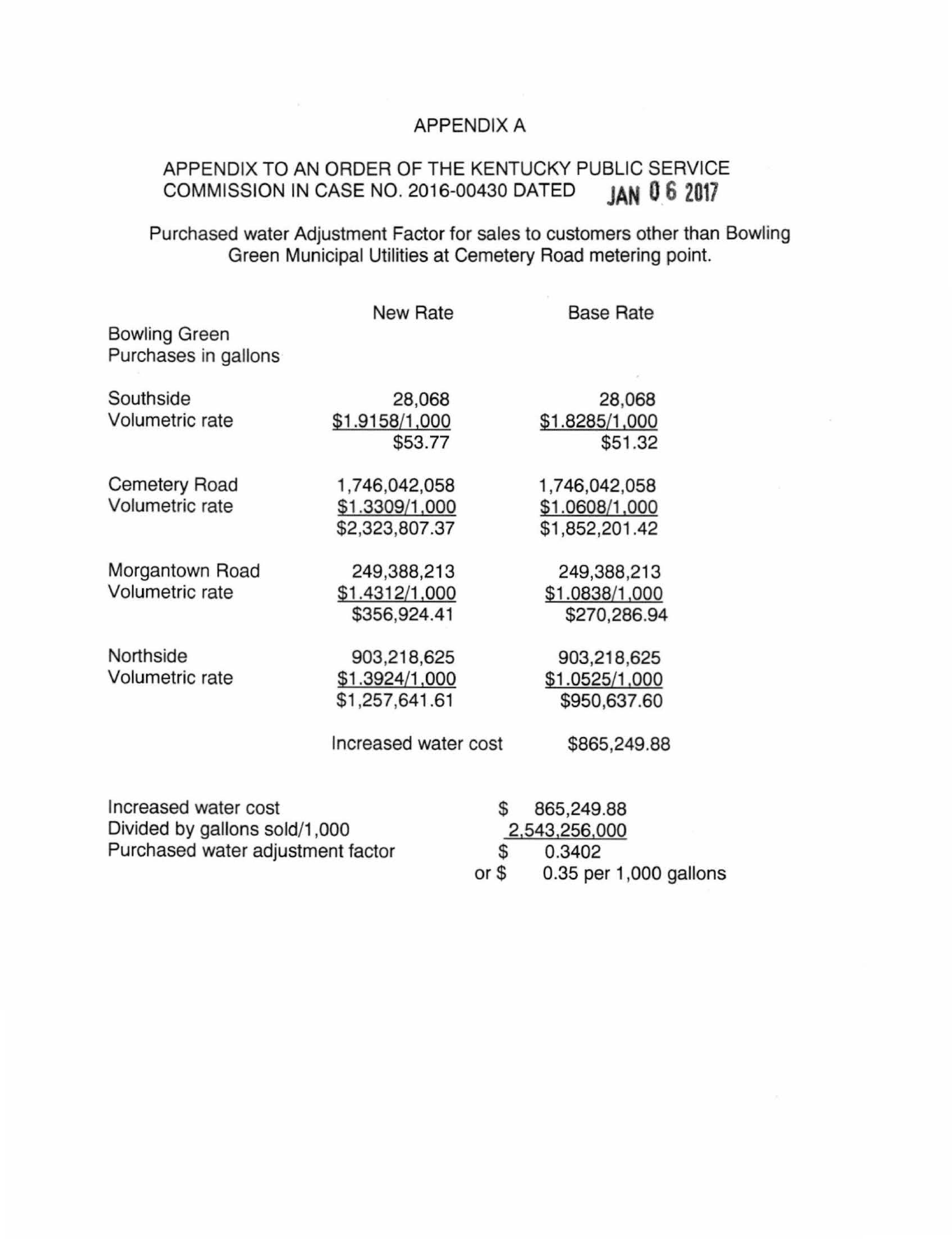#### APPENDIX B

# APPENDIX TO AN ORDER OF THE KENTUCKY PUBLIC SERVICE COMMISSION IN CASE NO. 2016-00430 DATED **JAN 0 6 2017**

The following rates and charges are prescribed for the customers in the area served by Warren County Water District. All other rates and charges not specifically mentioned herein shall remain the same as those in effect under authority of the Commission prior to the effective date of this Order.

# Monthly Rates

5/8- X 3/4-lnch Meters First 2,000 Gallons Next 8,000 Gallons Next 90,000 Gallons Next 900,000 Gallons Over 1,000,000 Gallons

3/4-lnch Meters

First 3,000 Gallons Next 7,000 Gallons Next 90,000 Gallons Next 900,000 Gallons Over 1,000,000 Gallons

#### 1-lnch Meters

First 5,000 Gallons Next 5,000 Gallons Next 90,000 Gallons Next 900,000 Gallons Over 1,000,000 Gallons

#### 1 1/2-lnch Meters

First 10,000 Gallons Next 90,000 Gallons Next 900,000 Gallons Over 1,000,000 Gallons \$11.86 Minimum Bill 3. 76 Per 1 ,000 Gallons 3.09 Per 1,000 Gallons 2.64 Per 1,000 Gallons 2.30 Per 1 ,000 Gallons

\$15.62 Minimum Bill 3. 76 Per 1 ,000 Gallons 3.09 Per 1 ,000 Gallons 2.64 Per 1 ,000 Gallons 2.30 Per 1 ,000 Gallons

\$23.57 Minimum Bill 3.76 Per 1,000 Gallons 3.09 Per 1,000 Gallons 2.64 Per 1,000 Gallons 2.30 Per 1 ,000 Gallons

\$44.97 Minimum Bill 3.09 Per 1,000 Gallons 2.64 Per 1 ,000 Gallons 2.30 Per 1,000 Gallons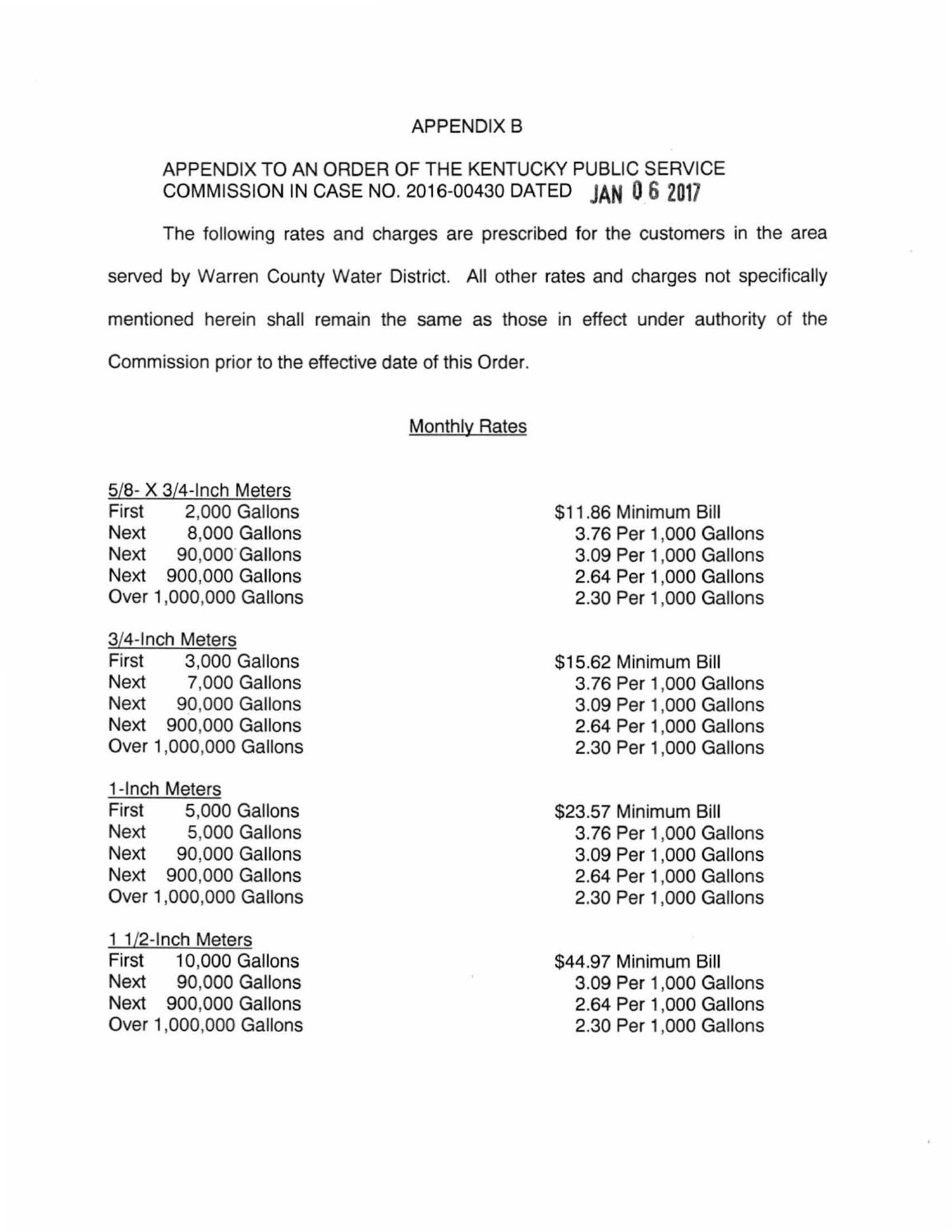#### 2-lnch Meters

First 15,000 Gallons Next 85,000 Gallons Next 900,000 Gallons Over 1,000,000 Gallons

#### 3-lnch Meters

First 20,000 Gallons Next 80,000 Gallons Next 900,000 Gallons Over 1,000,000 Gallons

# 4-lnch Meters

First 30,000 Gallons Next 70,000 Gallons Next 900,000 Gallons Over 1 ,000,000 Gallons

## 6-lnch Meters

First 50,000 Gallons Next 50,000 Gallons Next 900,000 Gallons Over 1 ,000,000 Gallons

## 8-lnch Meters

First 80,000 Gallons Next 20,000 Gallons Next 900,000 Gallons Over 1,000,000 Gallons

## 10-Inch Meters

First 120,000 Gallons Next 880,000 Gallons Over 1,000,000 Gallons

Wholesale rate to Bowling Green Municipal Utilities At Cemetery Road metering point.

\$61 .06 Minimum Bill 3.09 Per 1,000 Gallons 2.64 Per 1 ,000 Gallons 2.30 Per 1 ,000 Gallons

\$88.15 Minimum Bill 3.09 Per 1,000 Gallons 2.64 Per 1 ,000 Gallons 2.30 Per 1 ,000 Gallons

\$145.78 Minimum Bill 3.09 Per 1,000 Gallons 2.64 Per 1,000 Gallons 2.30 Per 1 ,000 Gallons

\$222.23 Minimum Bill 3.09 Per 1,000 Gallons 2.64 Per 1 ,000 Gallons 2.30 Per 1 ,000 Gallons

\$326.99 Minimum Bill 3.09 Per 1,000 Gallons 2.64 Per 1,000 Gallons 2.30 Per 1,000 Gallons

\$463.38 Minimum Bill 2.64 Per 1 ,000 Gallons 2.30 Per 1 ,000 Gallons

\$1.6147 per 1,000 Gallons